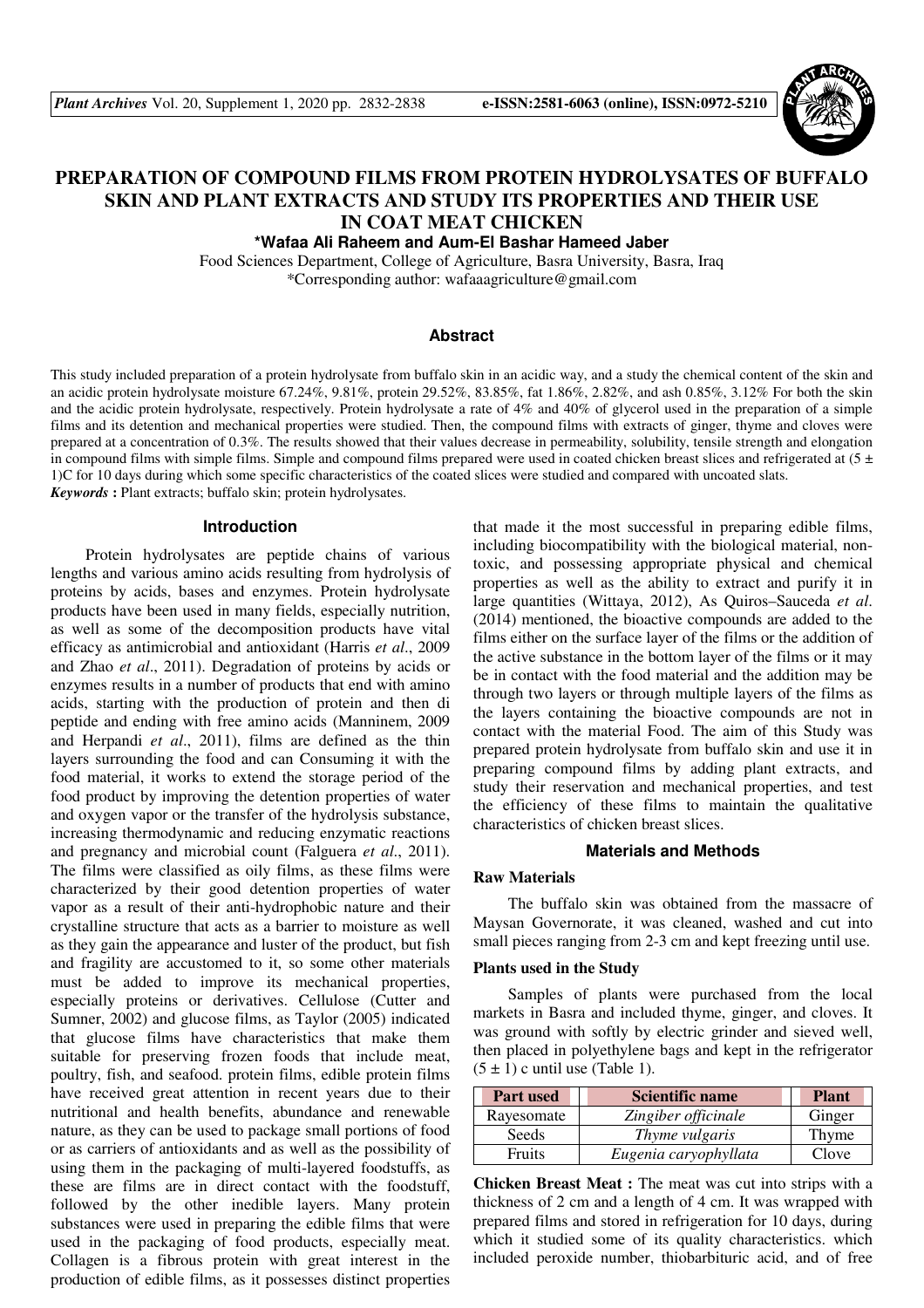fatty acids, the percentage of lost moisture and the percentage of fat after frying and the cooking yield .

### **Chemical content**

The chemical content of buffalo skin and the hydrolysate prepared in an acidic method was studied which included moisture, fat and ash according to the AOAC (1995). Protein according to the Egan *et al*. (1988).

#### **Preparation of Protein Hydrolysate**

Acidic hydrolysate was prepared by using citric acid according to the method of Niu *et al*. (2013) and Ktari *et al*. (2014).

### **Detention and mechanical characteristics**

# **Measurement of Films thickness:**

The thickness of the prepared films was measured in different proportions of the protein hydrolysate and plasticizer using a manual measuring tool with a sensitivity of closer to 0.01 mm. The measurements were taken by testing five random locations for each films from the circumference to the films center and then calculating the five films average readings (Bourtoom, 2008).

# **Estimation permeability of films of water vapor**

The films permeability of water vapor (WVP) was estimated according to the method Oh (2012).

#### **Tensile strength and elongation till the cutting edge**

Tensile strength and Elongation percentage were measured According to the method described by Kaya and Kaya (2000) and Tanaka *et al*. (2001).

#### **Estimation of the solubility of films in water**

 The solubility of films in water was estimated according to the method used by Zahedi *el al*. (2011).

## **Light transmittance**

The light transmittance was estimated by dissolving the films in 0.5 M of acetic acid at a concentration of 2 mg / ml. Absorbance was measured by the ultraviolet device of the Polymer Research Center - University of Basra at a wavelength of 200-500 nm at a scan rate of 210 nm, according to the method described by Yan *et al*. (2008).

#### **Peroxide Number Value (P.V.)**

Peroxide number was estimated before and during storage periods according to Egan *et al*. (1988).

#### **Thiobarbituric acid**

Method mentioned in Pearsson (1970) was used in estimation of thiobarbituric acid .

# **Free fatty acids**

Acid value was calculated from which the percentage of free fatty acids was calculated according to the method mentioned in Al-Ta'i and Al-Mousawi (1992).

# **Lost moisture ratio**

Al-Rmedh (2014) method was followed to estimate the percentage of moisture in chicken meat parts and fish fillets after frying.

# **Estimating of Fat Percentage**

The percentage of fat in chicken pieces and pieces of wrapped and uncoated fish after frying was estimated according to the method.

#### **Percentage of cooking yield**

The yield was calculated by weighing the wrapped and uncoated chicken and fish pieces after frying, and the yield was determined according to the Mukprasirt *et al*. (2000) method.

# **Results and Discussion**

# **Chemical content of buffalo skin and acidic protein hydrolysate**

The results in Table (1) show the chemical content of buffalo skin and acid decomposing that included moisture, protein, fat and ash, as they reached 67.24%, 29.52%, 1.86%, and 0.85%, respectively. These results converged with what Mulyani *et al*. (2017) found. When they studied the chemical content of buffalo skin, as the moisture content was 68.62%, protein content was 30.22%, and ash content was 0.72%, based on the wet weight. As for the chemical content of the acid protease decomposition, it amounted to 9.81%, 83.85%, 2.82% and 3.12% for moisture, protein, fat and ash, respectively.

**Table 1 :** Chemical content of buffalo skin and acid decomposing

| Chemical content $%$ |      |                |                 |                 |  |
|----------------------|------|----------------|-----------------|-----------------|--|
| Ash                  | Fat  | <b>Protein</b> | <b>Moisture</b> |                 |  |
| 0.85                 | 1.86 | 29.52          | 67.24           | Buffalo skin    |  |
| 3.12                 | .82  | 83.85          | 9.81            | Hydrolysis acid |  |

# **The thickness of films**

Table (2) indicates the thickness of the films prepared from protein hydrolysate by 4% and plasticized by 40% with the addition of plant extracts. It was noted that the thickness of the compound films increased to 0.25, 0.21 and 0.26 mm for the compound films prepared by adding ginger, thyme and clove extracts, respectively, compared which simple films (0.037), and the reason for this may be attributed to the concentration of the added extract, as the increase in concentration and solid materials leads to an increase in the thickness of the films (Dashipour *et al*., 2014).

**Table 2 :** Thickness of compound films with added plant extracts

| <b>Thickness of</b><br>compound<br>films | $\%$ | <b>Glycerol Hydrolysate</b> | <b>Films type</b>   |
|------------------------------------------|------|-----------------------------|---------------------|
| 0.25                                     | 40   |                             | Compound with       |
|                                          |      |                             | ginger              |
| 0.21                                     | 40   |                             | Compound with       |
|                                          |      |                             | thyme               |
| 0.26                                     |      |                             | Compound with clove |
|                                          |      |                             | Simple film         |

#### **Detention Properties of Films**

#### **Solubility of films**

The results in Figure 1, showed that the solubility of the compound films decreased compared to the simple films (38.14%), as the ratio of the melting of the compound films by adding ginger extract decreased to 30.72%, the prepared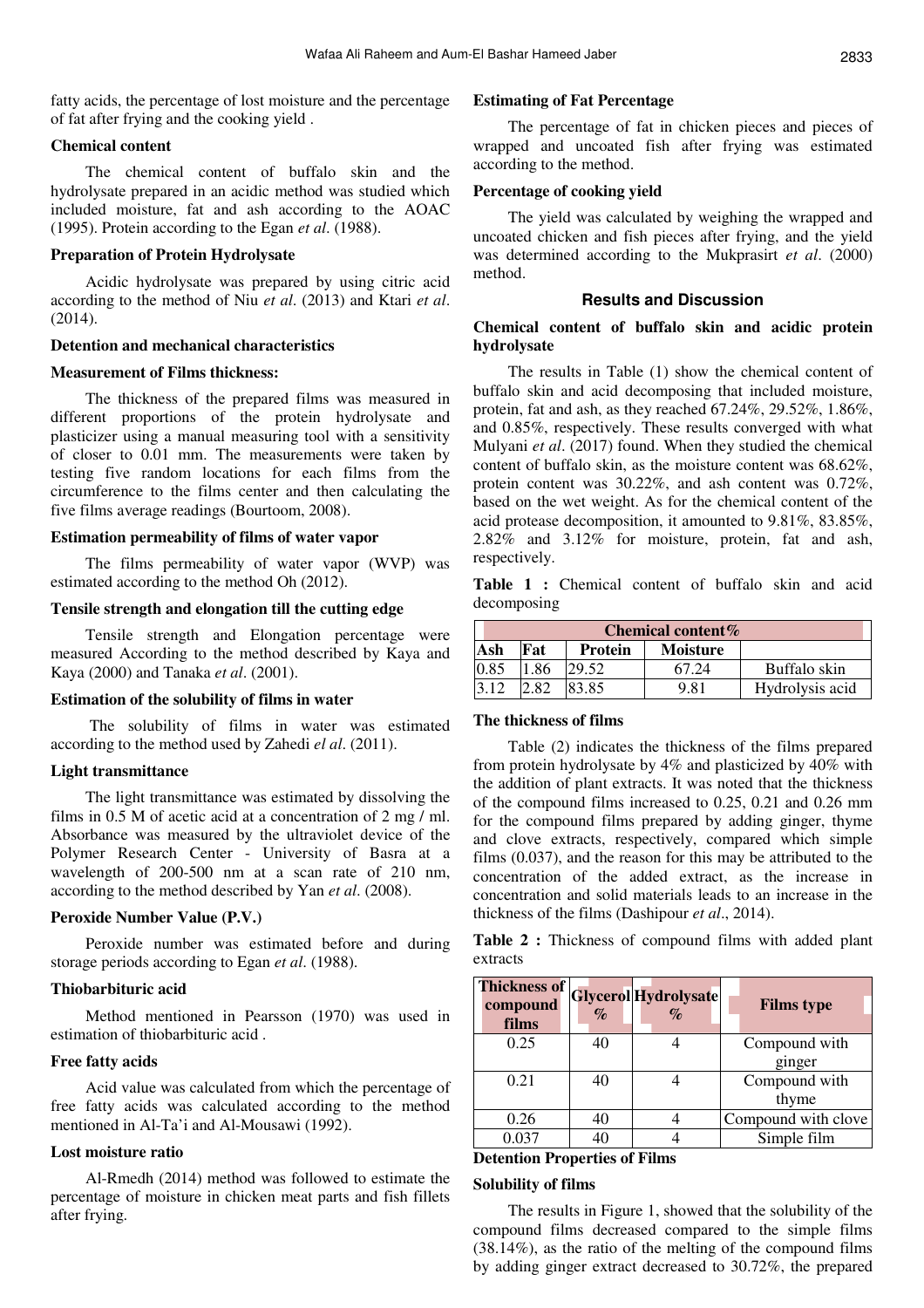films by adding clove extract to 27.6%, and the films prepared by adding thyme extract, solubility reached 29.2% , The reason for the decrease in the solubility of the films may be attributed to the increase in the density of the hydrolysis in the films, and consequently the movement of the molecules, leading to a decrease in the solubility of the films.



**Fig. 1 :** Solubility of simple and compound films with added plant extracts

# **Films Permeability of Water Vapor**

Figure (2) showed a decrease in the permeability values of the compound films of water vapor, as it reached 8.15%, 7.2% and  $5.4\%$  g. Mm/m<sup>2</sup>. Hour. KPa for films with extracts of ginger, thyme and clove, respectively, compared to the simple films (9.15) and The results of the statistical analysis showed the presence of significant differences for the permeability of the compound films for which plant extracts were added at the probability level  $P \le 0.05$ ). The reason for the decrease may be attributed to the interaction between the extract and films components, which led to an increase in the hydrophobic nature of the films, thus decreasing the hydroxyl (OH) groups that interact with water molecules and thereby reducing the susceptibility of water-soluble films (Shojaee-Aliabadi *et al*., 2013).



**Fig. 2 :** Permeability values 0f simple and compound films with added plant extracts

# **Mechanical Properties**

#### **Tensile strength**

Figure 3 showed the tensile strength of compound films compared to simple ones (28.8) MPa. The highest tensile strength value when adding an extract of ginger was 26.8 MPa and the lowest tensile value was at the extract of thyme and cloves, reaching 26.1 MPa and 26.5 MPa, respectively. The tension when adding the cholesterol to the prepared gelatin films decreases due to the decrease in the hydrogen bonds and the transverse bonds between the gelatin molecules, as the interaction of the beta-gelatin peptides occurs and the OH group in the glycerol that leads to a weak network structure of the gelatin films.



**Fig. 3 :** Tensile strength of simple and compound films to which plant extracts added

# **Elongation percentage**

Figure 4 showed slight decrease in the elongation rates with simple films  $(18.1\%)$ , as it decreased in the compound films with the ginger extract reached 17.88%, then the thyme and clove films were 18% and 17.9%, respectively. The reason for this is due to the presence of the extract in the compound films, as it works to reduce the elasticity and consistency of the films, as well as its penetration of the polymer, causing the breakdown of hydrogen bonds between the polymer chains, which leads to increased molecular freedom of movement for these chains, especially as they suffer from a lack of synthetic cohesion (Dashipour *et al.,* 2014).



**Fig. 4 :** Percentage of elongation of simple and compound films with plant extracts

# **The Permeability of Compound Films for Light**

Figure (5) showed the light transmittance of the compound films to which the extracts of ginger, thyme and cloves are added, as it was observed that the greatest absorption region appeared within the wavelength range of 390 nanometers and thus began to decrease at the higher wavelengths as the absorbance decreased with increasing wavelength. Limpan *et al*. (2010) indicated Protein films with a high content of cyclic amino acids are characterized by their ability to penetrate the visible spectrum, as the results showed that there is very little light absorption in the visible spectrum region at wavelengths between 400-600 nm for all films as the films block permeability As light by food and thus preventing fat oxidation by blocking it to ultraviolet radiation, which is the main cause of oxidation of fats, which may lead to color changes or formation of off flavors as well loss in nutritional value (Orliac *et al*., 2003 and Limpan, 2009).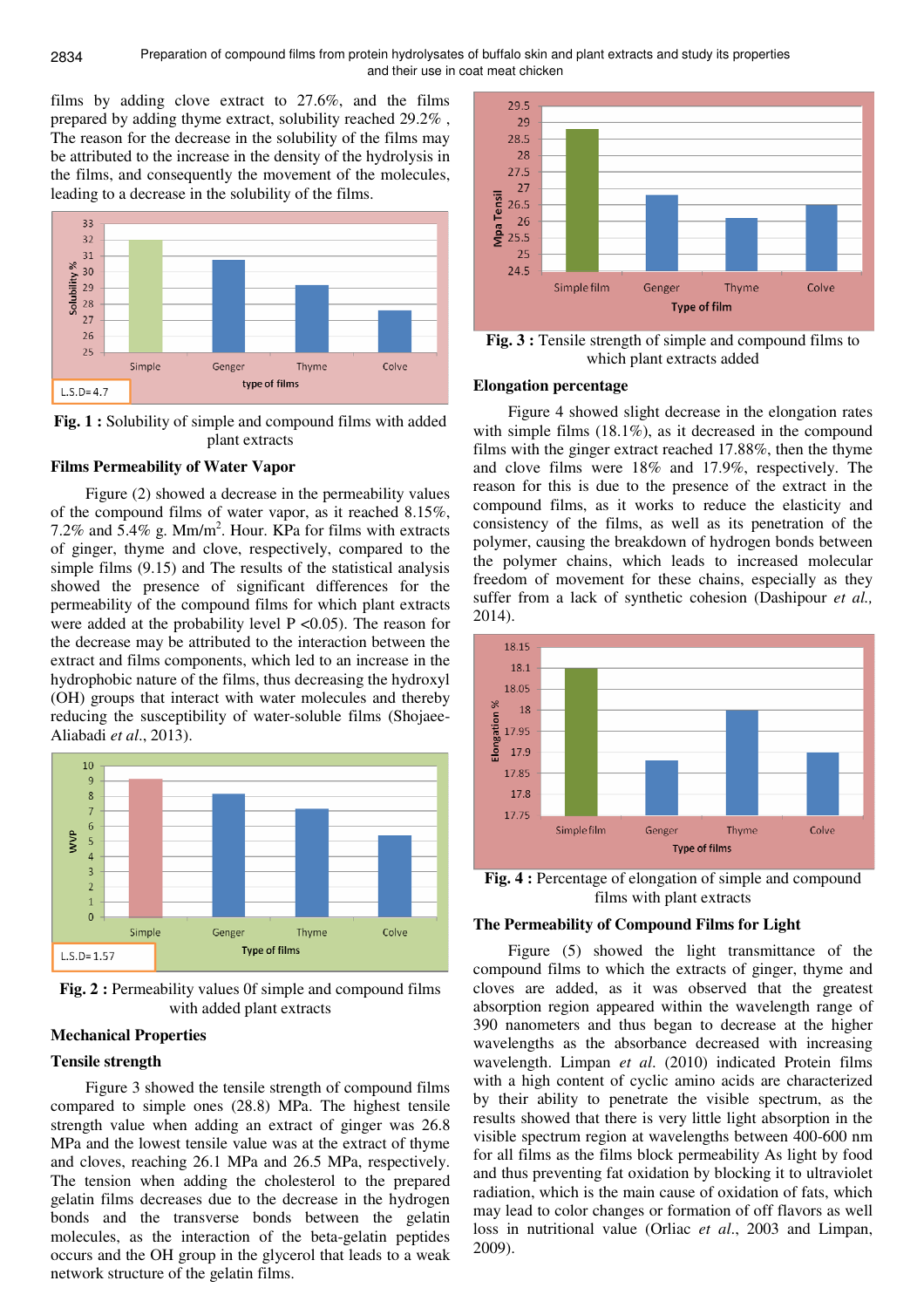

Fig. 5 : A profile of the permeability of the compound films for light

# **Quality Properties**

#### **Peroxide Value (P V)**

The results in Figure (6) indicate the values of peroxide for uncoated and coated pieces of chicken breast with simple and compound protein films and stored in refrigeration for 10 days. It is noted from the results that peroxide values decrease in models coated with simple films and compound films compared to the control treatment, and the of statistical analysis results showed peroxide values decreased significantly  $(P \le 0.05)$  in chicken breast pieces coated with compound films compared to coated with simple films and control. The lowest values were for the coated films sample prepared and ginger. Coated films with thyme extract have extracts and then coated films with added films with clove extract. This may be due to the presence of effective compounds in these extracts, the variation of their types, their concentrations and their anti-oxidant effectiveness. The results of the statistical analysis that the duration of cryopreservation significantly affected  $(P \le 0.05)$  on the peroxide values in all coated and uncoated samples, the peroxide values increased with the advance of the storage period, in the control treatment the peroxide values increased from 0.35 to 2.92 after 10 days of the storage.



**Fig. 6 :** Peroxide values for chicken breast pieces uncoated and coated with simple, compound films.

The reason of this may be due to the chicken meat content of the fat and the type of fatty acids in it. As for the reason for the rise in the peroxide values due to the advance of the storage period in all coated and uncoated samples, it is due to the oxidation of fats and thus peroxide is formed that increases during the storage period but the covers with which the extracts were added have lower values in Peroxide, as it contains compounds that have inhibitory activity to form peroxides, and results also agreed with Al-Ghazzi (2019) who observed high peroxide values in meat during the storage period.

#### **Thiobarbituric Acid (TBA)**

The results in Figure (7) showed the values of TBA for chicken breast uncoated and coated with simple protein films and compound films stored in refrigeration for 10 days, as the results of the statistical analysis showed a significant decrease of  $P \le 0.05$  in the TBA values for samples coated with simple films and compound films compared to the control treatment TBA values decreased in simple films and compound films for which plant extracts were added, and this decrease was in all coated sample compared to the control, but this decrease varies according to the type of added extract, as the lowest TBA values were in samples covered with added films. It has ginger extract, thyme, and finally clove. The reason for this difference in acid values when adding plant extracts to films is the difference in their content of phenolic compounds with antioxidant effectiveness. The results of the statistical analysis also showed a significant effect during the storage period at the level  $(P \le 0.05)$  on the peroxide values and for all samples in chicken pieces coated with simple and compound films also increased and for all extracts.



**Fig. 7 :** TBA values for chicken meat coated with simple, compound films and uncoated

The results of the statistical analysis also showed that the values of TBA increased significantly  $(P \le 0.05)$  during the storage period. The increase was more evident in the control treatment, as it increased from 0.45 mg MAL/ kg to 2.0 MAL/kg in the end of the 10 days in refrigeration storage period, where samples coated with simple and compound films, the values in them increased, but the rise was lower compared to the control treatment, as the lowest values were in chicken pieces coated with films with added ginger extract, as after 10 days passed it reached 0.91 which is much less than the control treatment, followed by thyme extract 0.97 then the clove extract 1.2 mg Hand / kg respectively, and is due to rise in the values increase for TBA storage to fat oxidation during storage, resulting in peroxides and aldehydes and ketones.

#### **Free Fatty Acids (FFA)**

The results in Figure (8) indicate the ratio of free fatty acids of uncoated, coated pieces of chicken breast with simple and compound protein films stored in refrigeration for a period of 10 days. The lowest values of fatty acids were for samples coated with films with added ginger extract, as the decrease was clear in the ratio of free fatty acids followed by thyme and then cloves. The reason of the difference in free fatty acids was attributed free of pieces coated with films is the result of different additive extracts and their active compounds such as phenolic compounds and flavonoids and ascorbic acid and their effect as inhibitors for the work of fatanalyzing bacteria. The ratio of compounds was high in the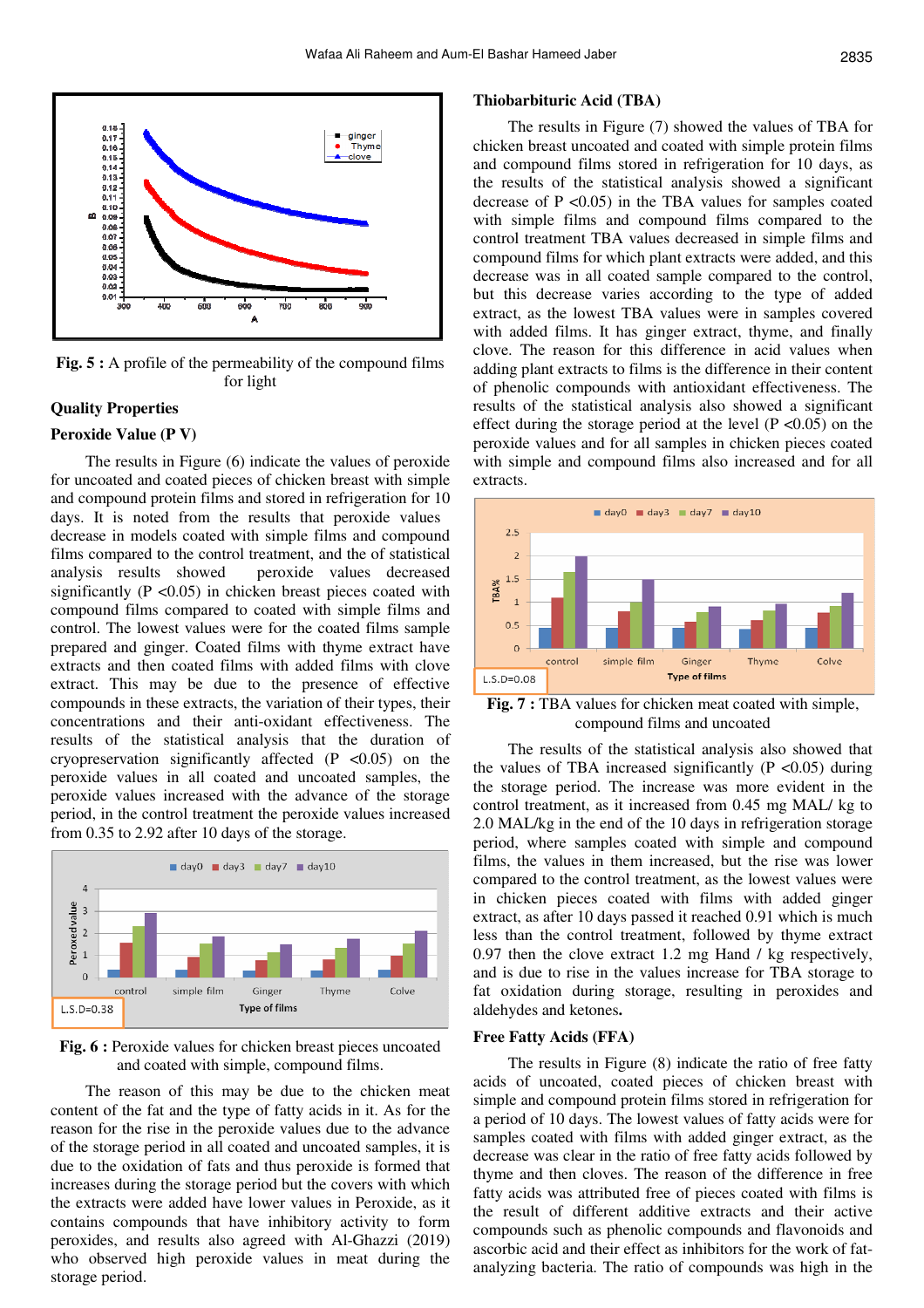extract of ginger and thyme, which has a clear impact on reducing the FFA ratio through its effect on limiting the growth of bacteria that secrete lipase enzyme that works to cause analytic rancidity.



**Fig. 8 :** FFA ratio of uncoated, and coated chicken breast pieces with simple,and compound films

The results of the statistical analysis also showed that the storage period had a significant effect ( $P < 0.05$ ) on the value of free fatty acids, as it increased with the progress of the refrigerating storage period, so the ratio of free fatty acids increased by the advance of the storage period for all uncoated and coated chicken parts with simple and compound films as they increased in non-coated samples 0.22% before storage to 0.91%, 1.25% and 1.8% after the passage of 3, 7 and 10 days, respectively, and the increase in the ratio of free fatty acids in all samples stored in refrigeration may be due to the increase in the storage period due to the activity of the lipase enzyme, which works to analyze Or tear down the triglycerides as fatty acids Free products are considered to processes hydrolysis of fats by enzyme reaction and Allaypez bacteria analyst fat I agreed with what they found Baker *et al*., (2013) when adding ginger and rosemary extract to the meat, as they noticed that the ratio of free fatty acids increased gradually throughout the storage period for all the samples to which the extracts were added, but the height was less compared to the control treatment.

# **The percentage of moisture lost**

Figure (9) shows the percentage of moisture lost for the uncoated chicken breasts and samples coated with simple and compound protein films and stored in refrigeration for 10 days, as significant differences ( $P \le 0.05$ ) were observed in the chicken breast pieces coated with compound films compared to the simple films and control coefficient, as The percentage of moisture lost in chicken breast coated with simple and compound films decreased compared to the uncoated pieces.



**Fig. 9 :** The percentage of lost moisture of chicken breast pieces coated with simple and compound films.

It also increased with the advance of the period of storing fish amounted to non-coated samples, from 38.78% before storage to 44.7% at the end of the storage period. As for the samples coated with simple films, it continued to rise sample 25.6% to 27.2% after 3 days and reached 28.8% and 30.7% after the passage of 7. And 10 days in a row and in samples coated with films added to them ginger increased from 19.2% to 25.21% after the passing of 10 days. As for the increase in samples coated with films added with clove extract, it increased from 22.8 before storage to 28.1% at the end of the storage period.

## **The percentage of fat after frying**

The results in Figure (10) indicate the percentage of fat after frying in pieces of coated and uncoated fried chicken breast with simple and compound protein films and stored in refrigeration for 10 days, as the results of the statistical analysis showed that the percentage of fat after frying decreased significantly (P <0.05) in pieces chicken breast coated with compound films compared to simple films and control treatment. The lowest fat percentage for chicken parts coated with compound films which added to ginger extract, as it reached 3.51%, followed by samples coated with thyme extract as it reached 3.55% and then clove extract reached 3.62% either in together A control ratio of fat after frying high was reached 7.1%. The reason for this may be due to the presence of the films, which reduces the absorption of fat in fried food and the formation of a solid shell that imposes a loss of nutrients. The results of the statistical analysis showed that the storage period had a significant effect  $(P < 0.05)$  on the percentage of fat after frying in all coated and uncoated samples. High percentage of fat percentage after frying with the advance of the Storage period.



**Fig. 10 :** The percentage of fat after frying of chicken breast pieces coated with simple and compound films.

#### **Cooking Yield**

The results in Figure (11) indicate the percentage of the cooking yield for the uncoated chicken breast pieces coated with simple protein films and compound films stored in refrigeration for 10 days, as the results of the statistical analysis showed a significant increase  $(P \lt 0.05)$  for the percentage of the cooking yield for the chicken breast cut with compound films compared to simple films and control treatment, the percentage of cooking yield in chicken pieces decreased significantly (P <0.05) during storage period. In the control treatment, it decreased from 59.6% before storage and continued to decrease, reaching 51.8% after 10 days, as it decreased in models The envelope with simple films, from 66.2% to 64.1%, then to 61.5%, and finally, it reached 58.3% after the passage of 3, 7 and 10 days after storage, while for coated films, the decrease was less than 78.6% before storage to 69.1% after 10 days in The films added to it with ginger extract. As for thyme extract, the decrease was from 77.2%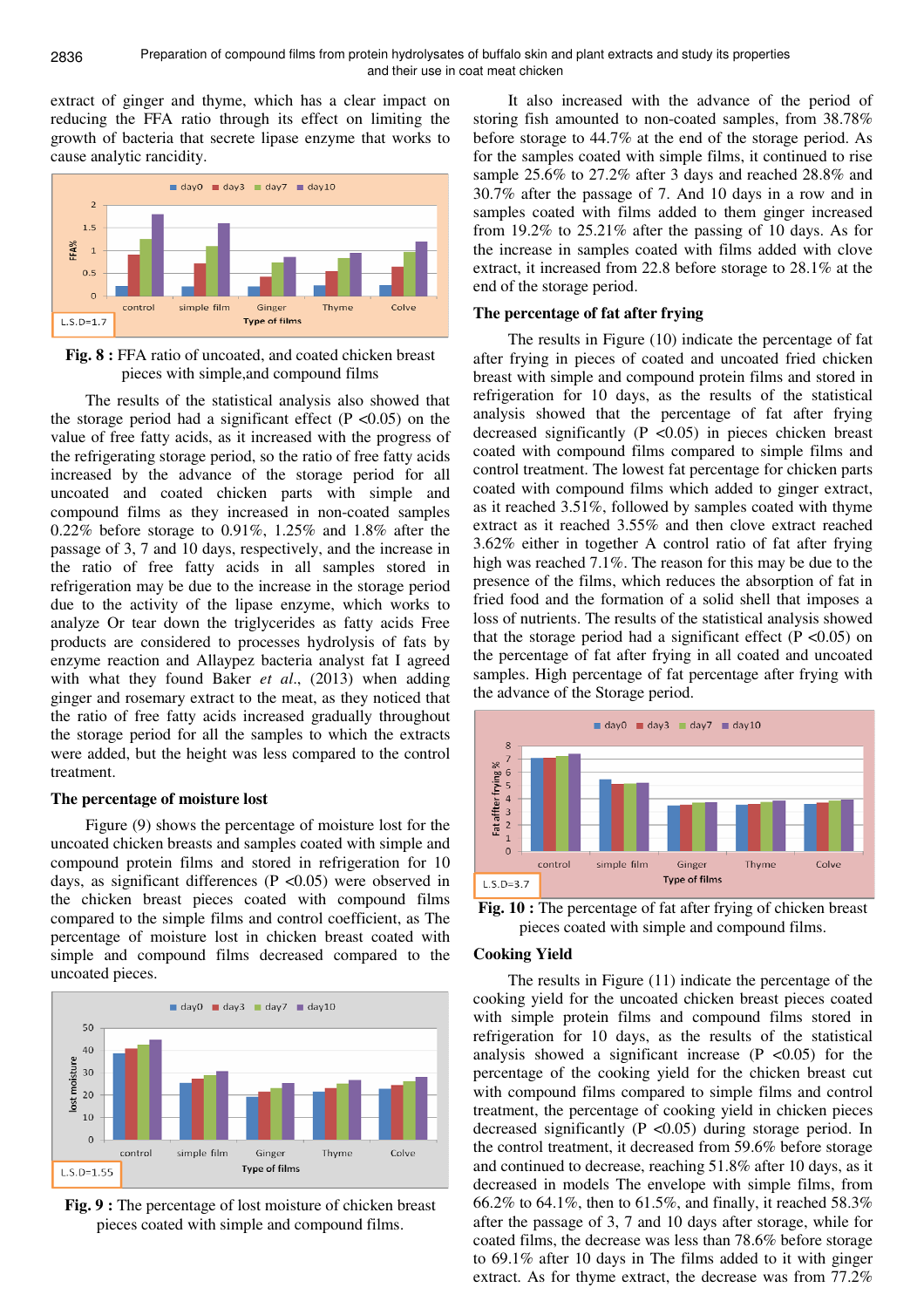to 67.7%. In the clove extract, it decreased from 75.8% before storage and continued to 64.3% at the end of the storage period. The decrease in the percentage of the cooking quotient with the advance of the storage period may be attributed to the increase in the loss of moisture and fat during cooking that causes only weight, which is reflected in the percentage of the cooking yield.





These results were in agreement with Al-Athari (2017), as they observed that the percentage of cooking yield decreased significantly in meat patties treated with extracts compared to the control treatment. These results were also consistent with what Ibrahim *et al*. (2018) found when studying the addition of lemon and orange peel extracts to meat pies, as they observed a gradual decrease in the cooking quotient with the advance of the storage period and the control treatment was more lower compared to the samples treated with the extracts.

#### **Reference**

- Al-Athary, R.A.A. (2012). Effect of some plant extracts on quality characteristics of beef patties during refrigerated and frozen storage, M.Sc. thesis of agriculture college university of basrah.
- Al-Rmedh, Y.S. (2014). Preparation of edible film from gelatin extracted from animal by-product and study its effect quality characteristics of food . M.S.C. thesis of agriculture council university of basra.
- Al-Tai, M.A. and Al-Mossawi, U.B.H. (1992). Practical technology of meat and fish collage of agriculture, Univ. of basrah press. P:142.
- AOAC (Association of Official Analytical Chemists). (1995). Official methods of analysis, Washington, Dc.USA.
- AOife, G.B.; Sawssen, H. and Islem, Y. (2013). Optimization of chitin extraction from shrimp waste with *Bacilus pumilus* L. using response surface methodology. Int. J. Biol. Macroomol., 61: 243-350.
- Bourtoom, T. (2008). Ediblefilms and coatings :characteristics an properties. Int. Food Res. J. 15(3): 237-248.
- Cutter, C.N. and Sumner, S.S. (2002). Application of Edible Coatings on Muscle foods. ln A. Gennadios (Ed), Protein-Based Flims and Coatings. Boca Raton, FL: CRC Press, 467-484.
- Dashipour, A.; Khaksar, R.; Hosseini, H.; Shojaee-Aliabadi, S. and Kiandokht, G. (2014). Physical, antioxidant and antimicrobial charactericts of carboxymethyl cellulose edible film cooperated with colve essential oil. Zahedan Journal of Research in Medical Sciences. 16(8): 34-42.
- Egan, H.; Kirk, R.S. and Sawyer, R. (1988). Pearson's chemical analysis of food. Logman Scientific and

Technical. The Bathpress. Avon. 8th edition, New York.

- Falguera, V.; Quintero, J.P.; Jimenez, A.; Munoz, J.A. and lbarz, A. (2011). Edible films and Coatings : Structures active function and trends in their use. Trends Food Sci. Technol., 22(6): 292-303.
- Harris, M.; Mora-Montes, H.M.; Gow, N.A. and Coote, P.J. (2009). Loss of mannosyl phosphate from candida albicansce \\ wall proteins results in enhanced resistance to the inhibitory effect of acationic antimicrobial peptide via reduced peptide binding to the cell surface, Microbiol., 155: 1058-1070.
- Herpandi, N.H.; Rosma, A. and Wan-Nadiah, W.A. (2011). The tuna fishing industry :A New Outlook on fish protein hydrolysates . Comprehensive Reviews in Food Science and Food Safety. 10: 195-207.
- Kaya, S. and Kaya, A. (2000). Microwave drying effect on properties of whey protein isolate edible films. J. Food Eng., 34: 91–96.
- Ktari, N.; Bkhairia, I.; Jridi, M.; Hamza, I.; Riadh, B.S. and Nasri, M. (2014). Digestive acid protease from Zebra blenny (*Salaria basilisca*): Characteristics and application in gelatin extraction., Food Res. Int. 57: 218-224.
- lbrahim, H.M.; Hassan, I.M. and Hamed, A.A.M. (2018). Application of lemon and orange peels in meat products : quality and safety. Int. J. Curr. Microbiol. App. Sci., 7(4): 2703-2723.
- Baker, l.A.; Alkass, J.E. and Saleh, H.H. (2013). Reduction of oxidative rancidity microbial activities of the karadi lambpatties in freezing storage using natural antioxidant exracts of rosemary and ginger. lnternational Journal of Agricultural and Food Research., 2(1): 31-42.
- Yan, M.; Li, B.; Zhao, X.; Ren, G.; Zhuang, Y.; Hou, H.; Zhang, X.; Chen, L. and Fan, Y. (2008). Characterization of acid-soluble collagen chemistry, 107: 1581-1586.
- Mukprasirt, A.; Heraldand, T.H. and Flores, R.A. (2000). Rhological characterization of rice flour- based batters. Journal of Food Science, 65: 1194 –1199.
- Limpan, N. (2009). Properties of biodegradable film based on fish myofibrillar protein and poly (vinyl alcohol) blend. M.S. thesis science in packaging technology. Songkla University.
- Limpan, N., Prodpran, T., Benjakul, S. and Prasarpran, S. (2010). Properties of biodegradable blend films based on fish myofibrillar protein and polyvinyl alcohol as influenced by blend composition and pH level. Journal of Food Engineering, 100(1): 85–92.
- Manninem, A.H. (2009). Review protein hydrolysates in sports nutrition. Nutrition and Metabolism. 6: 38-42.
- Mulyani, S.; Setyabudi, F.M.C.S.; Pranoto, Y. and Santoso, U. (2017a). Physicochemical properties of gelatin Extracted from Buffalo hide Pretreated with different Acids. J. Food Sci., 37(5): 708-715.
- Niu, L.; Zhiou, X.; Yuan, C.; Bai, Y.; Lai, K.; Yang, F. and Huang, Y. (2013). Characterization of tilapia (*Oreochromis niloticus*) skin gelatin extracted with alkaline and different acid pretreatments. food hydrocoll., (3): 336–341.
- Oh, J. (2012). Characterization of edible film fabricated with channel catfish ictalurus punctatus gelatin by cross-Linking with transglutaminase. Fish aquat Science., 15(1): 9-14.